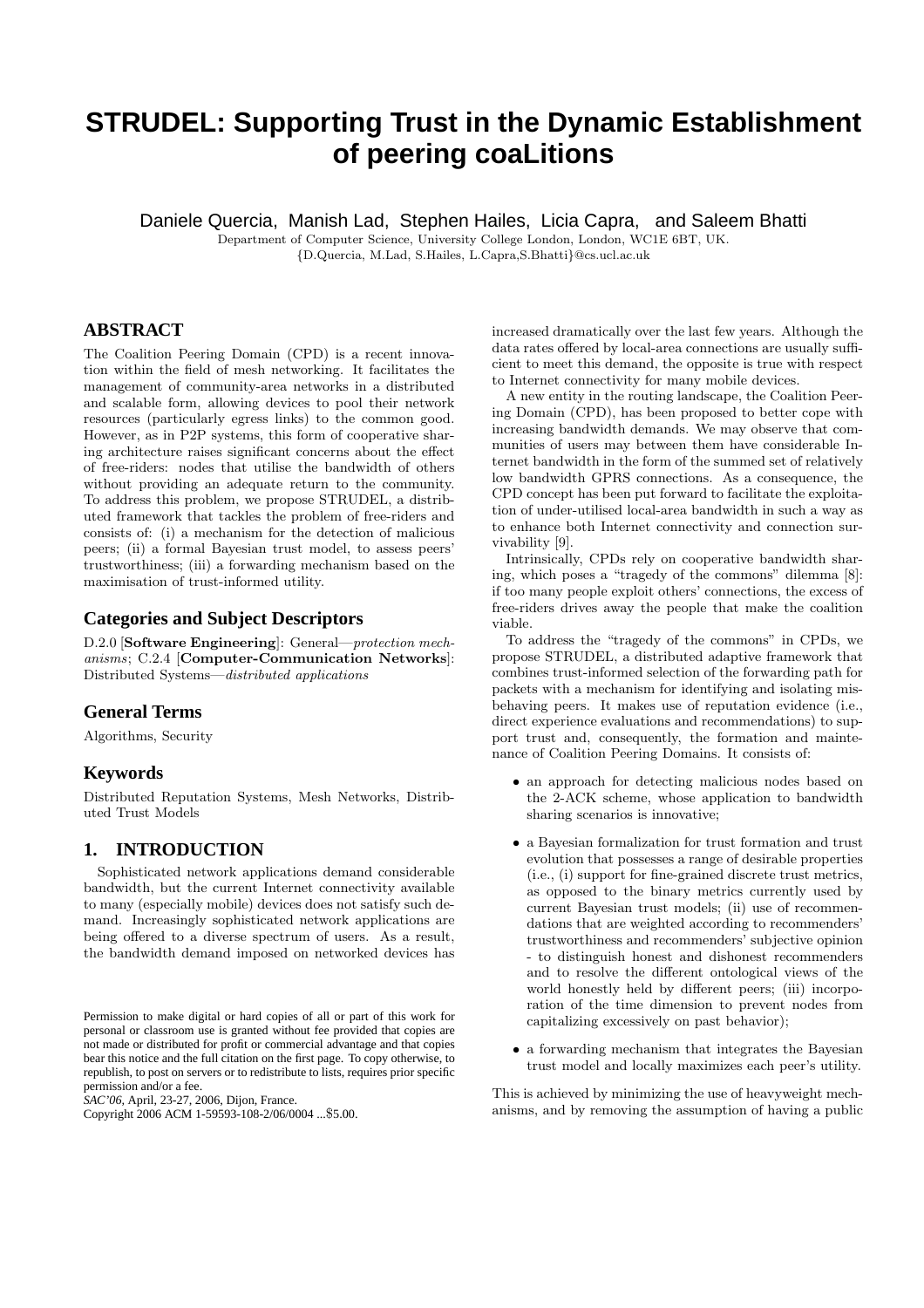key infrastructure (PKI) in place. In fact, the most heavyweight mechanisms (e.g., per packet signatures) are only activated when there is evidence to suppose that misbehavior is occurring. In addition, to support the 2-ACK scheme, STRUDEL does not require a trusted binding between a real identity and corresponding public key, but rather only between a peer address and its public key. This can be achieved by means of Cryptographically Generated Addresses [3], without the need for a PKI.

The remainder of the paper is structured as follows. Section 2 discusses prior work about trust management frameworks and their application to bandwidth sharing scenarios. Section 3 introduces the idea of the Coalition Peering Domain. Section 4 describes a peer's state machine consisting of a Bayesian trust model and a forwarding mechanism. Section 5 draws the conclusions.

#### **2. RELATED WORK**

A broader concept of trust in the computer science arena began with work in the early 1990s by Marsh [11]. Abdul-Rahman and Hailes first proposed the use of recommendations for managing trust [1] and then introduced a comprehensive distributed trust model for online environments [2], based on Marsh's model. From direct experiences and recommendations, each entity forms its trust, and it is also able to deal with false recommendations. Although foundational, the previous approach suffered from being rather too architectural in style: they lacked processes for trust evolution, for example. To fill the gap, Mui et al. [12] proposed a Bayesian formalization for a distributed rating process. However, two issues remained unsolved: they considered only binary ratings and did not discount them over time. Buchegger and Le Boudec [4] tackled the latter issue, but not the former: they proposed a Bayesian reputation mechanism in which each node isolates malicious nodes, ages its reputation data (i.e., weights past reputation less), but can only evaluate encounters with a binary value (i.e., encounters are either good or bad). Using a generic n-level discrete trust metric, our Bayesian model addresses the issue. Furthermore, each peer discounts its trust beliefs over time (i.e., it decreases the confidence level it has in its trust beliefs).

Since that time, numerous papers have described either ad-hoc or more formal distributed trust models, but their integration with decision-making mechanisms, though fundamental, is less well developed. Within the SECURE project, Carbone et al. [5] proposed a formal model for trust formation, evolution, and propagation based on a policy language whose output (trust values) feeds a decision-making mechanism [6]. More recently, Quercia and Hailes [13] proposed a decision model for reputation-based interactions that, on input of reputation assessments, estimates the probability of potential risks associated with an action based on which it decides whether to carry out the action.

Given the novelty of the coalition peering domain architecture, its integration with distributed trust and decisionmaking frameworks is unexplored territory. Zhu and Mutka [15] proposed a credit-based trust system for connection sharing among ad-hoc network devices. Although similar, their proposal differs from the concept of coalition peering domain. As each device takes turn to act as a temporary gateway, the aggregated bandwidth in their proposal is less than that in a coalition-based approach, in which multiple devices simultaneously act as gateways. Also, the credit-

based trust system uses ad-hoc trust evolution rules and does not discount past reputation data over time.

# **3. COALITION PEERING DOMAIN**

The formation of a Coalition Peering Domain (CPD) emerges from a new class of community-area networks (e.g., Consume.net and FreeNetworks.org) [7]: one in which individuals connect together their home and/or personal-area networks, on an ad hoc basis, forming a local mesh or community network. Although existing mechanisms are employed by users to administer these existing community networking initiatives, such mechanisms tend to be manual, slowly changing and relatively limited in their abilities. In particular, they tend to concentrate on sharing a single connection between multiple machines and do not take into account the possibility of utilising multiple connections simultaneously. Within a CPD, however, devices share multiple connections simultaneously. The under-utilised local-area connectivity between Coalition Members (CMs) is used to distribute traffic across all CMs that are willing to share their wide-area connectivity. Therefore, CMs are able to better utilise the full aggregate wide-area bandwidth that is available to the CPD. For example, consider that the Internet connectivity of 4 PDAs increases by a factor of 5.5 when joining a CPD [10].

The resulting community-area networks do not represent a single Administrative Domain (AD) that is under the control of a single organisation or entity, but rather a collaborative group of such entities. Existing mechanisms are designed to operate in network environments where administrative responsibility is not distributed. However, such an approach cannot be applied to the community network environment because it is most unlikely that members would be willing to trust all others unconditionally.

The "tragedy of commons" that arises from too many freeriding coalition members exploiting resources made available by others, without actually sharing their own resources within the CPD, undermines the value of the CPD.

By using reputation evidence to evaluate the behaviour of peers, STRUDEL provides a distributed framework to overcome this hurdle.

#### **4. A PEER'S STATE MACHINE**

Each peer in a CPD can be described by the state machine depicted in Figure 1.

To join a CPD, an IDLE peer  $p<sub>X</sub>$  broadcasts a join request (JR) message, containing a list of its minimum requirements for peering to be feasible (ranging from minimum bandwidth, maximum loss rate, and so forth through to constraints on the credentials that are acceptable). The peer  $p_X$  enters the AGREEMENT state in two possible situations: (i)  $p_X$  receives a request accepted (RA) message from  $p_Y$  in response to its JR. The peer  $p_X$  evaluates peering agreement terms contained in the RA (e.g., amount of bandwidth  $p_Y$  is willing to offer),  $p_Y$ 's credentials (i.e., other peers' ratings about  $p_Y$ , some of which may be forwarded by  $p_Y$ ), and  $p_X$ 's locally historical experiences with  $p_Y$ . Based on this information,  $p_X$  decides whether or not to initiate a peering agreement with  $p_Y$ ; (ii)  $p_X$  receives a JR from a peer  $p_Y$ , asking to form a CPD with  $p_X$ ; as JR also contains  $p_Y$ 's credentials,  $p_X$  evaluates them and decides whether to accept (thus sending a RA message back), or to reject (thus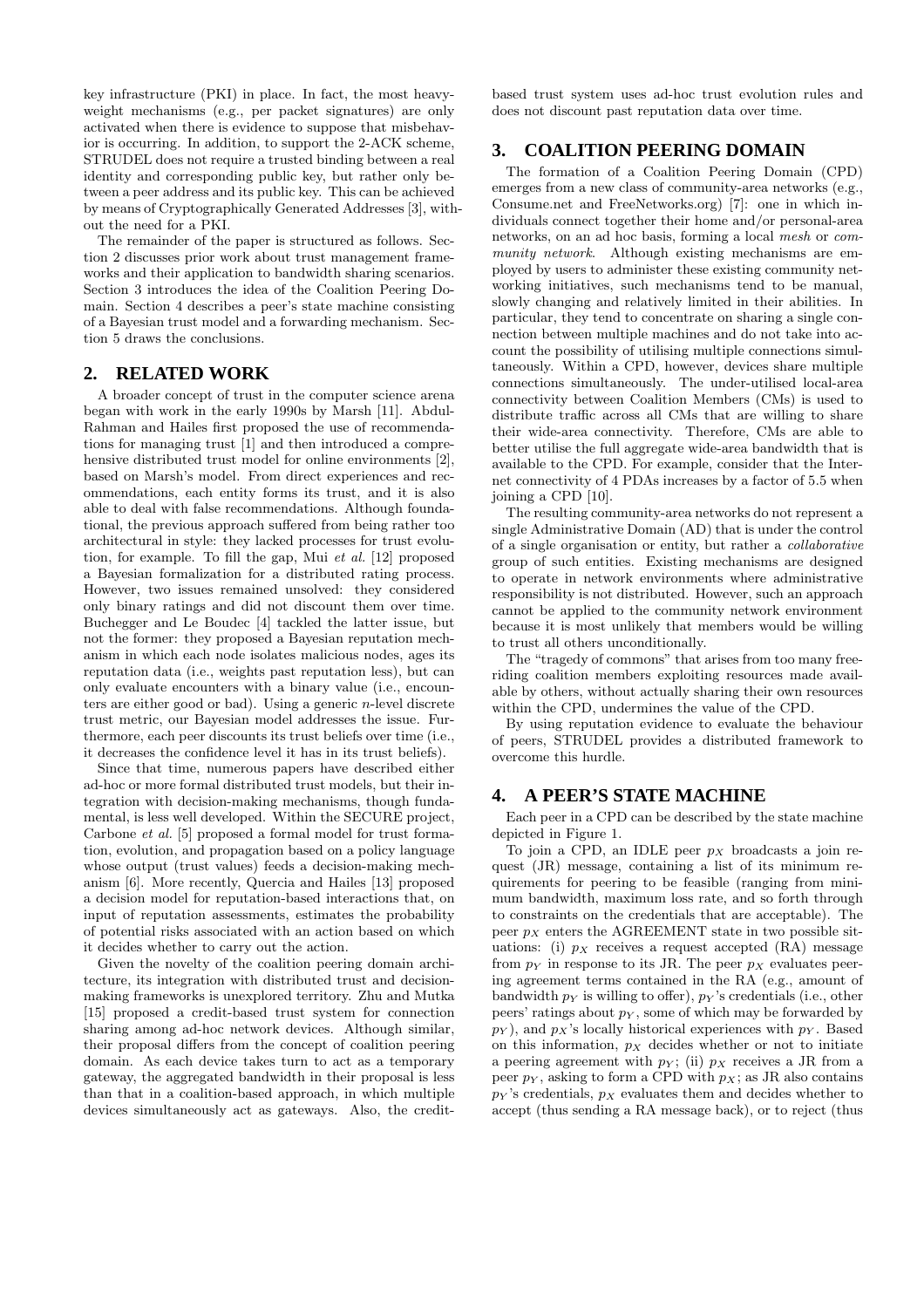

Figure 1: A peer's state machine.

sending a request denied RD message) the peering agreement.

If  $p_X$  accepts at least one peering agreement, it enters the WAIT state, meaning that it belongs to at least one CPD and it is ready for action. It may then enter the ADV state to send advertisements to its peering nodes either to refresh its peering agreement terms periodically or to change them (e.g., when  $p_X$ 's available bandwidth changes). An advertisement  $ADV_{X,Y}$  from  $p_X$  to  $p_Y$  contains: (i) the total (Internet plus local) bandwidth that  $p_X$  is willing to offer to  $p_Y$ ; (ii)  $p_X$ 's current trust in  $p_Y$ . Therefore, from the advertisement,  $p_Y$  determines the amount of traffic that  $p_X$ is willing to receive and obtains a trust tuple that it may later use as recommendation letter.

Whenever  $p_X$  has to send packets, it must first select the forwarding peer  $p<sub>Y</sub>$ , based on stored reputation and routing information, from  $p_X$ 's ISP and the set of peers with which  $p_X$  has an agreement. The selection process is performed in the NEXT-HOP state and is based on utility maximisation, where utility is a measure of delivery probability. Based on the next-hop's reliability,  $p_X$  selects one of the two sending modes: either normal operation mode or suspicious mode. If  $p_X$  deems  $p_Y$  reliable, it enters normal operation mode represented by the SEND state. Here,  $p_X$  sends packets to  $p_Y$ without any mechanism for maliciousness detection, other than an assessment of end-to-end loss rate. At this point unless there is some mechanism for assessing whether packets have been delivered, there is no incentive for a forwarder to act honestly. If an end-to-end mechanism is available for example, TCP acknowledgements - then it may be used to assess whether the loss rate on the entire link between sender and destination is an acceptable one. We know that if the loss rate is acceptable, then peers within the community are well (enough) behaved and we need not track their activities more closely. However, the converse is not true if the end-to-end loss rate is unacceptable, it is still entirely possible for all peers to behave honestly and well, and for the loss to be occurring within the wider Internet. In this case, we need to identify the cause of the problem and, as a conequence, if the loss rate is unacceptable, or if there is no end-to-end mechanism for acknowledging  $p<sub>X</sub>$  switches into suspicious mode.

In suspicious mode, all forwarding peers are required to use Pau and Mitchell's 2-ACK scheme [14]. At the price of greater packet overhead, the scheme allows the identification of suspicious peers along the path and also allows us to distinguish them from unresponsive peers. Suspicious mode comprises two substates: SLOW START and MALICIOUS-NESS AVOIDANCE. In the former state,  $p<sub>X</sub>$  sends packets to  $p<sub>Y</sub>$  according to a sending window which grows exponentially. After exceeding a threshold (benevolence threshold),  $p_X$  enters the latter state, in which the sending window grows linearly. Section 4.2 discusses suspicious mode in detail.

If the next-hop is unresponsive,  $p<sub>X</sub>$  enters the RESEND state and retransmits the same packet up to a retransmission threshold. When  $p_X$  exceeds the threshold, it marks  $p_Y$ as unresponsive and enters the UPDATE state to update its routing information. Reputation information is updated when either (i) a next-hop node is cleared of suspicion; (ii) or it initiates a peering agreement.

In the following subsections, we consider three of the key states in more detail.

#### **4.1 NEXT-HOP State**

In this state, the peer  $p_X$  uses a utility-based decision mechanism to judge whether to send the next packet in its queue and, if so, to choose the next-hop  $p_Y$  that will act as packet forwarder. For this purpose,  $p_X$  uses a modified version of the risk-aware decision model by Quercia and Hailes [13]. This decision model includes the following elements:

- 1. A set of *actions* that  $p_X$  can carry out, such as 'send packet to  $p_Y$  ' or 'drop the packet'.
- 2. A set of states that completely defines the set of occurrences of interest, such as  $s_1 = 'acceptable packet$ delivery through  $p_Y$ ,  $s_2 = 'just-in-time\ packet\ deliver$ ery through  $p_Y$ , and  $s_3 = 'out-of-time$  packet delivery through  $p_Y$ . The peer  $p_X$  associates with each state an acceptable latency (which corresponds to the residence time in that state) that is dependent both on the next hop and on the packet type. For example, there will be different acceptable latencies for the state  $s_2 = 'packet$ sent just in time through  $p_Y$  ' depending on whether the packet belongs to real-time traffic or to FTP traffic.
- 3. A set of state probabilities. To compute the probability of a state,  $p_X$  first needs to compute: (i) the state residence time (i.e., the maximum packet delay from  $p<sub>X</sub>$  to the destination under which each state will continue to obtain); as described previously,  $p<sub>X</sub>$  maps each  $j<sup>th</sup>$  state with a state residence time  $d_j$  that is a function of the packet type; (ii) the expected packet delay  $ed^Y$  from  $p_X$  to the destination when  $p_X$  selects  $p_Y$  as the next-hop.  $p_X$  computes the expected delay  $ed^Y$  as a function of the RTT  $d_{net}^Y = RTT/2$ , and of the delay  $d_{\text{trust}}^Y$  caused by  $p_Y$  (which depends on  $p_X$ 's trust in  $p_Y$ ):  $ed^Y = d_{\text{net}}^Y + d_{\text{trust}}^Y$ . Observing that the smaller the difference between the midpoint of the interval  $[d_{j-1}, d_j]$  and the expected delay  $ed^Y$ , the more likely the state, we compute each  $j^{th}$  state probabil-

ity as 
$$
P_j = \frac{\frac{1}{|ed^Y - \frac{d_{j-1} + d_j}{2}|}}{\sum_j \frac{1}{|ed^Y - \frac{d_j - 1 + d_j}{2}|}}
$$
. The probability of the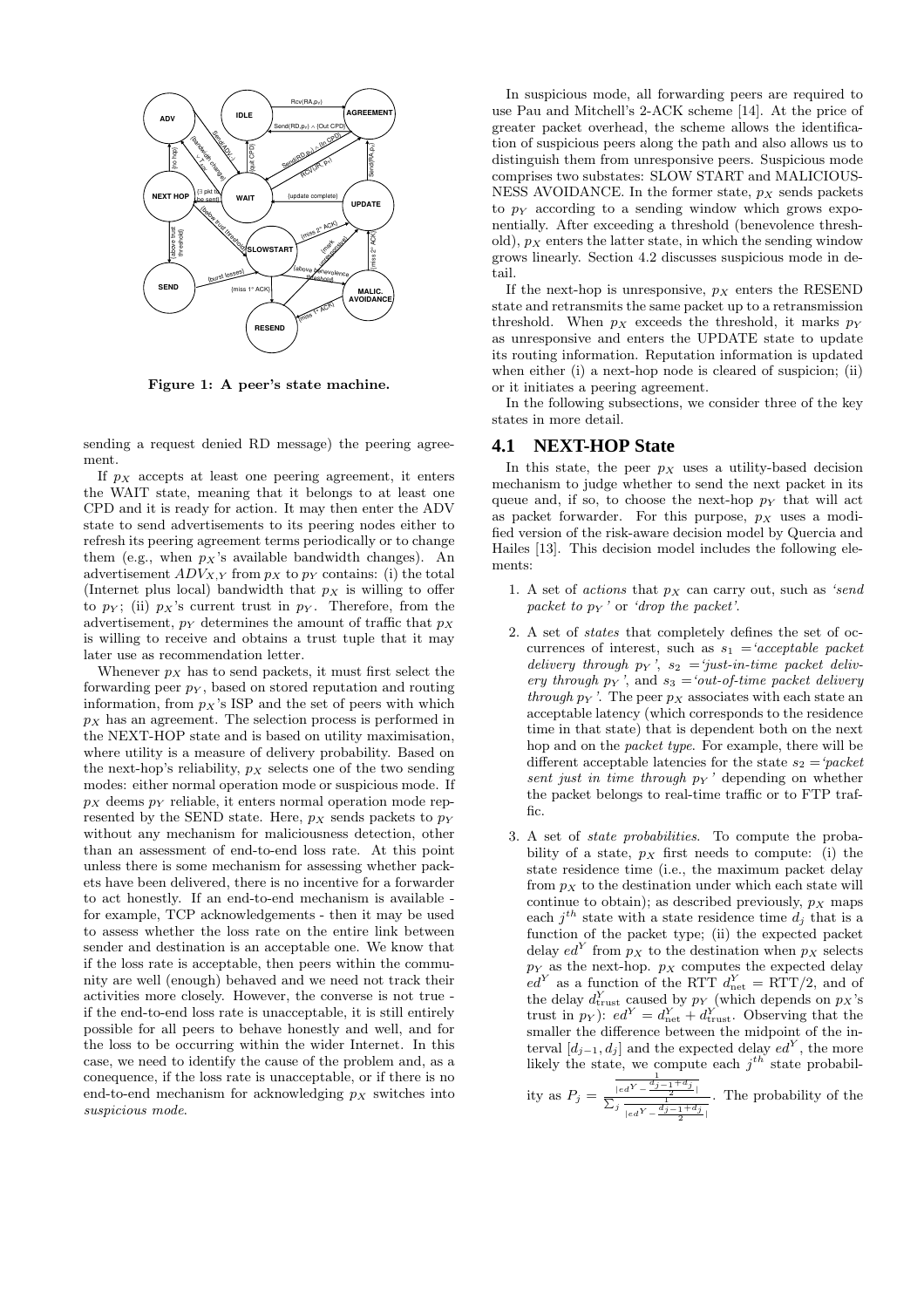$j<sup>th</sup>$  state is the reciprocal of the difference between the midpoint and the expected delay divided by a normalization factor. If such difference is zero, then the state probability is maximum.

- 4. A set of *outcomes* such as  $o_1$  = 'packet sent without significant delay',  $o_2$  = 'packet sent just-in-time', and  $o_3 = 'packet\ dropped'$ , and  $o_4 = 'packet\ sent\ too$ late'. For a given state and a given action a unique outcome exists. For instance, for the state  $s_2 = 'just$ in-time packet delivery through  $p_Y$  and  $p_X$ 's action 'send the packet to  $p_Y$ ', the outcome  $o_2 = 'packet$  sent just-in-time' takes place.
- 5. An elementary utility function u which, given an outcome, returns  $p_X$ 's utility (ranging in [0, 1]) for the outcome. Considering the notation above,  $p_X$  could have the following utility ordering:  $u(o_1) > u(o_2)$  $u(o_3) > u(o_4)$ .
- 6. A decision rule. The peer  $p_X$  computes its utility for each next-hop  $p_Y$  and action  $a_i$ :  $U_{a_i}^{p_Y} = \sum_j \overline{P}_j \cdot u(s_j, a_i)$ . It then carries out the action  $a_m$  with the peer  $p_q$  so that it maximizes its utility:  $U_{a_m}^{p_q} = max_{\forall p_Y, a_i} \{U_{a_i}^{p_Y}\}.$

# **4.2 Suspicious Mode: SLOW START and MA-LICIOUSNESS AVOIDANCE States**

Suspicious mode is entered whenever we suspect that a node or set of nodes on the path to the destination is misbehaving. The purpose of the mode is rapidly to identify whether there is misbehaviour and, if so, who is responsible for it, so that they may be excluded from the path, and in such a way that they are less likely to be included in future paths. However, such identification mechanisms are costly, and, where nodes appear to be well-behaved, we wish to minimise the impact on them.

Suspicious mode is analogous to TCP congestion control: we wish effectively to exploit transmission capacity. Therefore, we shape the suspicious mode in TCP congestion control's likeness. The suspicious mode comprises two states: slow start and maliciousness avoidance. As TCP congestion control has a congestion window constraining the sending rate, the suspicious mode has a benevolence window that constrains the sending rate as well and grows exponentially during the slow start, and linearly during the maliciousness avoidance.

Before describing how the suspicious mode unfolds, we briefly describe the 2-ACK scheme [14], which the suspicious mode uses to detect either unresponsive or suspicious peers. Consider three peers:  $p_X$ , its next-hop  $p_Y$ , and  $p_Z$  $(p_Y)$ 's next-hop). With the 2-ACK scheme, after sending a packet to  $p_Y$ ,  $p_X$  has to receive two acknowledgments from  $p_Y$ : one cryptographically signed  $p_Y$  (called one-hop away acknowledgment) and the other by  $p_z$  (called two-hops away acknowledgment). The scheme runs as follows:  $p<sub>X</sub>$  sends a packet to  $p_Y$ ;  $p_Y$  receives the packet, signs an acknowledgement with its private key, sends the acknowledgment to  $p_X$ , and sends the packet to  $p_Z$ . Upon receiving the packet,  $p_Z$ signs an acknowledgment with its private key and sends it to  $p_Y$ ;  $p_Y$  forwards the acknowledgment to  $p_X$ . If  $p_X$  does not receive the one-hop away acknowledgment, it retransmits the same packet up to a retransmission threshold. If it still does not receive any acknowledgment back from  $p<sub>Y</sub>$ ,

 $p_X$  marks  $p_Y$  as unresponsive. If  $p_X$  does not receive the two-hop away acknowledgement instead,  $p_X$  marks  $p_Y$  as suspicious because  $p_Y$  either did not send the packet to  $p_Z$ or relied on an untrustworthy peer  $p_Z$ .

When entering in the suspicious mode,  $p<sub>X</sub>$  sets its benevolence window (i.e., the number of packets  $p<sub>X</sub>$  sends before requiring a 2-ACK) to  $q = 1$  and enters the SLOW START state. At each stage it sends q packets to  $p<sub>Y</sub>$  and, if it receives the two-hop away acknowledgment for this set, increases its benevolence window by  $q$ . As a consequence, the benevolence window grows exponentially.

The peer  $p_X$ 's benevolence window, grows exponentially until one of the following events occurs: (i) the benevolence window value exceeds a threshold, called the benevolence threshold, in which case,  $p_X$  enters the MALICIOUSNESS AVOIDANCE state and increases its benevolence window linearly; (ii)  $p_X$  misses at least one two-hop away acknowledgment, in which case,  $p_x$  sets the threshold to half the current benevolence window size; it then enters the UPDATE state and refreshes its trust in  $p<sub>Y</sub>$  based on the amount of bandwidth  $p_Y$  claimed to offer (in a similar way to the way that lack of TCP acknowledgments signal congestion, lack of two-hop away acknowledgments signal suspicious behavior); (iii)  $p_Y$  offers the transmission capacity that it promised, in which case the window remains fixed and a timer is set; if the timer expires, the node returns to normal operation, and the bounding packet loss parameters for the end-to-end link are updated to avoid state flapping.

#### **4.3 UPDATE State**

The main purpose of this state it to allow  $p<sub>X</sub>$  to update its trust information. It uses a Bayesian trust framework for pervasive computing.  $p_X$ 's *overall* trust in  $p_Y$  combines  $p_X$ 's direct trust in  $p_Y$  (i.e., trust  $p_X$  builds after direct experiences with  $p_Y$ ) and  $p_X$ 's recommended trust in  $p_Y$ (i.e., trust  $p_X$  builds from others' recommendations about  $p_Y$ ).

Since the random variables describing direct trust, recommended trust, and overall trust are discrete (i.e., they assume one of n discrete values  $\{l_1, \ldots, l_n\}$ , B-trust has numerous advantages: (i) the random variable distributions emerge as a consequence of updates and are not fixed a pri $ori$ , as existing models impose; (ii) a generic *n*-level metric is more fine-grained than a binary metric (for which an entity is either completely trustworthy or completely untrustworthy), as existing models impose; (iii) discrete metrics are more computationally tractable than continuous metrics (e.g., they do not involve the computation of integrals).

We now discuss when and how  $p_X$  updates its direct, recommended, and overall trust beliefs in a peer  $p<sub>Y</sub>$ . The peer  $p_X$  updates its *direct trust* after completing a suspicious mode session with any peer  $p_Y$ . Let  $DT_{X,Y}$  be a random variable expressing  $p_X$ 's direct trust in  $p_Y$  and  $DE_{X,Y}$  be a random variable expressing  $p_X$ 's evaluations of direct experiences with  $p_Y$ . The peer  $p_X$  carries out the Bayesian revision process as follows:

1. for  $\alpha = (1, \ldots, n)$ ,  $p_X$  has prior probability of the event  $DT_{X,Y} = l_{\alpha}$  (i.e.,  $p_X$  deems  $p_Y$  deserves a level  $l_{\alpha}$  of direct trust) and has prior conditional probability of the event  $DE_{X,Y} = l_{\beta}$  (i.e.,  $p_X$  evaluates the direct experience with  $p_Y$  with a  $l_\beta$  satisfaction level) given the event  $DT_{X,Y} = l_{\alpha}$  took place.